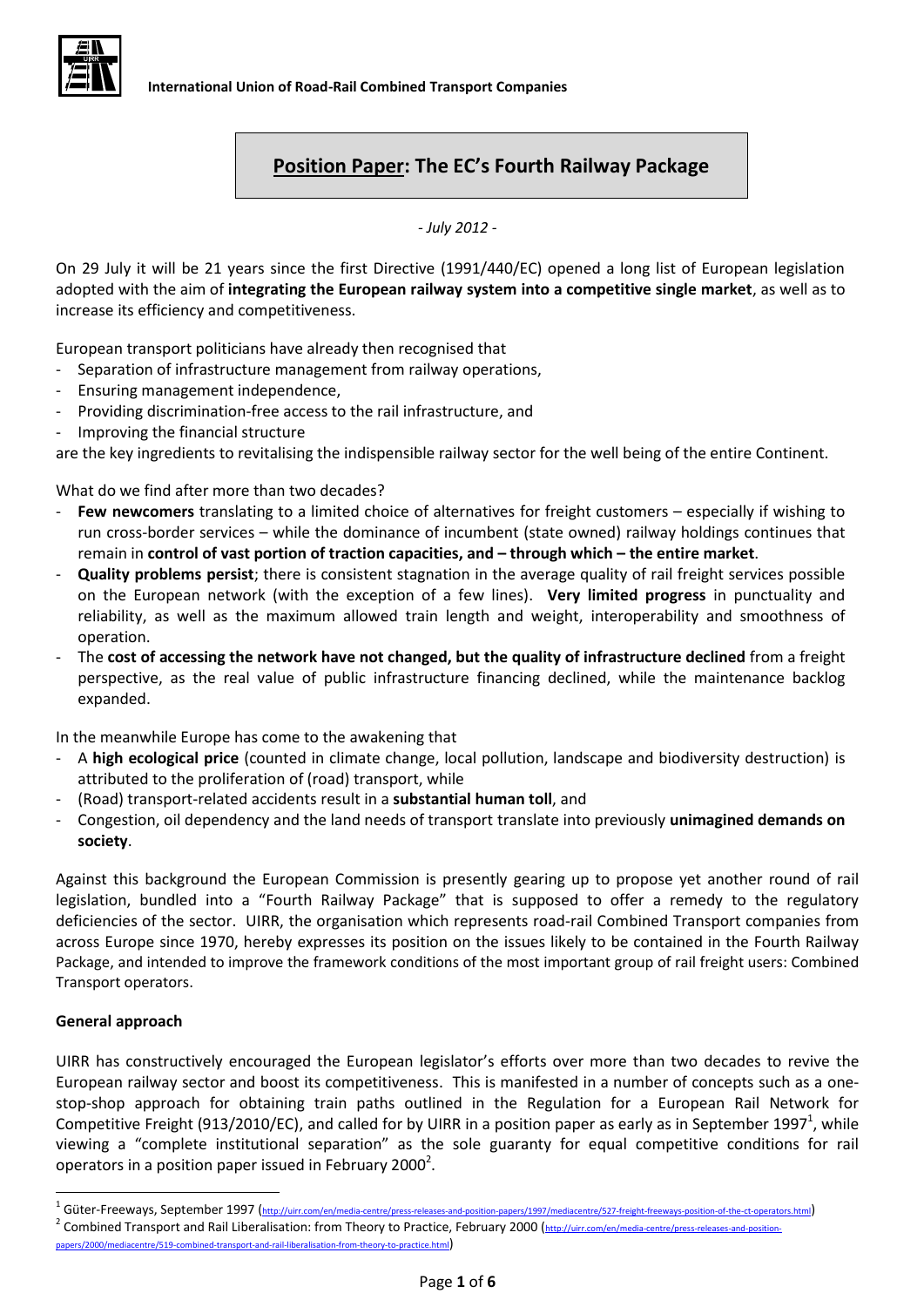

International Union of Road-Rail Combined Transport Companies

Behind such a setting, UIRR offers its positions on four prominent topics: structural separation, reinforcement of the European Railway Agency, a European Rail Regulatory Body and measures to enhance rail service quality.

## **The issues**

1. **Structural separation, or the introduction of a single (uniform) business model for incumbent railways and infrastructure managers: not a goal in and for itself, but a potentially powerful and elegantly simple means to a desirable outcome.**

Whereas UIRR called for an end to "privileged (ownership-type) relationships between railway undertakings and infrastructure managers" in a 2011 press release<sup>3</sup>, it is recognised that loud argumentation is being brought forward in defence of maintaining the integrated (state-owned) railway company model in Europe. This led UIRR to develop the following alternative measures, which may neutralise these "privileged relationships" in case the option of complete structural separation would not be chosen by the European legislator.

- 1.1. **Essential business function of infrastructure managers**: in order to pre-empt the holding's "undue interference" with fair and equal access to the rail network the legislator is recommended to define the minimal (or essential) business functions that the infrastructure manager arm (subsidiary within a holding) should possess. These essential functions should encompass every activity, resource and competence related to: planning, building and maintaining the rail network, as well as operating the traffic on it (including – among others – the timetabling, train path allocation and traffic management responsibilities). Comparable business structure would enable the introduction of standardised key performance indicators (KPIs) to measure performance making Pan-European benchmarking possible.
- 1.2. **Regular consultation with operators and major user groups**: Infrastructure Managers should not only be required to regularly – at least twice a year – hold public hearings for their operators (with the attendance of their national regulators), but they should be required to publish the observations (results) of such meetings in their annual reports (or in other forms of official publication). Every stakeholder (client) including those "path owners" contained in the *Register of Path Owners* should be invited<sup>4</sup>.
- 1.3. **Equal and discrimination-free access to the infrastructure**: infrastructure managers retain several means to prevent independent operators from engaging in 'undesirable' activities including the likes of belated quotes, the intransparency of pricing (application of byzantine track access charging schemes) resulting in unexplainable prices, etc. Quality criteria (key performance indicators) should be defined to monitor infrastructure managers' performance in this respect.
- 1.4. **Enhanced transparency through regularly monitored indicators**: whereas national governments (and politicians) continue to dominate the management of (state owned) integrated railway holdings, and this type of influence is best controlled through transparency the mandatory regular reporting of indicators such as (i) what portion of traction capacity (locomotives) registered to run on a Member State's network is controlled by the incumbent, (ii) what is the average track access charge (and related charge) payment per tonne-kilometre of the incumbent operator in contrast to the other operators, and (iii) what is the ratio of granting train paths to the incumbent's application vis-à-vis the others' (rejection ratio).
- 1.5. **Personal conflicts**: undue influence in a regulatory environment which fundamentally prohibits such behaviour is typically wielded through persons, decision-makers, who fulfil positions (hold responsibilities) in both the operator and infrastructure manager arms of a railway holding. Such conflicts were proposed to be eliminated within the initial European Commission proposal of the recast of the First Railway Package<sup>5</sup>, which provisions unfortunately were lost in the legislative process. UIRR maintains that such conflict of interest rules would be necessary in case of the prevalence of integrated railway holdings.

**.** 

<sup>3</sup> Recast of the First Railway Package, 3 March 2011 (<http://uirr.com/en/media-centre/press-releases-and-position-papers/2011/mediacentre/414-pospap-recast-first-rail-package.html>)<br>4 http://uirr.com/en/media-centre/press-releases-and-position-papers/2010/mediacentre/287-position-paper-on-issue

<sup>5</sup> Article 13 of COM 2010/475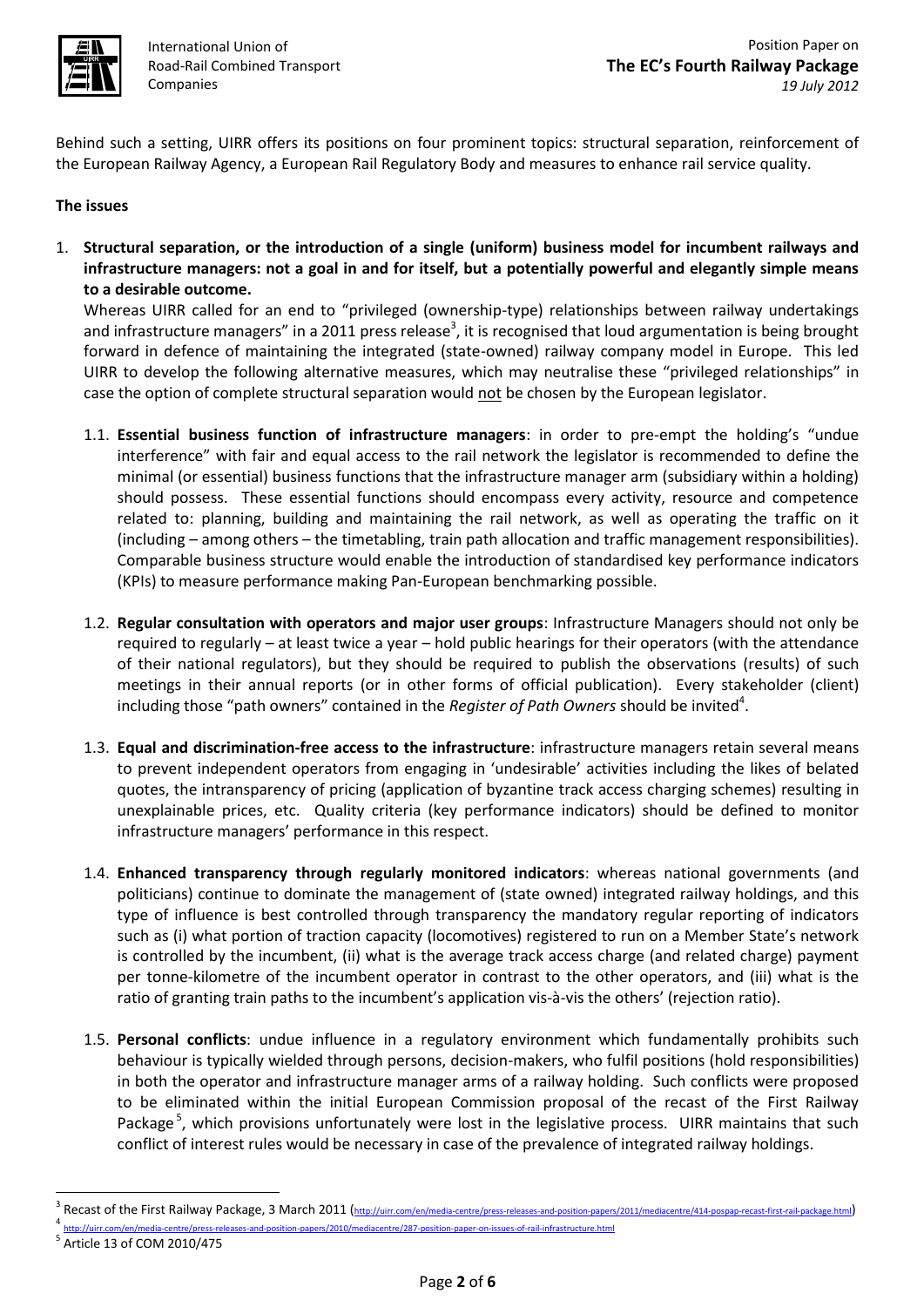

International Union of Road-Rail Combined Transport Companies

1.6. **Traffic management**: the quality parameters of a train path are unclear especially when it comes to guarantied average speed and punctuality. Most complaints of CT clients relate to unreliable forecasting of the arrival times and the subsequent periods of waiting, loss of terminal productivity and the ultimate competitiveness of the entire transport service. UIRR proposed the introduction of European train categories and their hierarchy as early as in 2010<sup>5</sup>. The responsibility of Member States to maintain the nominal technical parameters of their rail networks, which are the proprietors of rail infrastructure, should also be declared<sup>5</sup>.

Considering the complicated regulatory solutions needed to eliminate the privileged relationships between infrastructure managers and incumbent railways (listed in 1.1-1.6), UIRR remains of the conviction that the simplest and most effective solution to these issues remains mandatory structural separation.

## **2. Reinforcement of the European Railway Agency**

The European Railway Agency fulfils a number of essential functions needed for the seamless functioning of the Single European Railway Area, however its functions vis-à-vis the National Safety Authorities and National Accident Investigators needs complementing to reach full functionality.

- 2.1. **Rolling stock type-approval**: whereas a truck, or other road vehicle, homologated in Europe sees little or no difficulty when crossing from one EU Member State to another, the same – after more than two decades of European rail legislation – can not be said of railway rolling stock, and in particular traction units (locomotives). These require lengthy and costly type approval procedures within every Member State adding unacceptable additional amounts to rail operators' costs. A one-stop-shop type approval of railway rolling stock certified to circulate in the entire Single European Railway Area is needed.
- 2.2. **Inconsistent Member State regulation of national safety authorities (NSA), guaranty of their capabilities, resources and independence**: The European Commission lacks the necessary resources to adequately monitor the legislation on NSAs in 25 Member States which operate a rail network. In UIRR's opinion only the ERA, if equipped with the necessary license, could apply preliminary control of implementation legislation of Member States prior to their adoption to ensure the NSA's independence. The ERA could also confirm the adequacy of the NSA's annual budgets and activity plans to guaranty its wholeness.
- 2.3. **Appeals body for NSA decisions**: some national safety authorities exercise their authority frequently with a degree of 'local bias' motivated by the intention of protecting their national rail sector. An NSA decision may be challenged at a range of bodies, depending on the respective national legislation, from national transport safety authorities to the ordinary courts, but neither is better positioned to pass a more qualified judgment than a professional ERA could. Consequently UIRR proposes to authorise the ERA to act as an appeals body to an NSA's decision. Morover, the ERA could regularly report on the performance of NSAs.

UIRR supports the extension of ERA's mandate with the implementation of TSIs and the supervision of national safety and accident investigation bodies.

#### **3. Regulation of Europe's rail sector: creation and possible functions of a European Rail Regulator.**

The capabilities, influence and subsequently the power of national regulators differ from Member State to Member State, as much as the legal environment of rail itself. This diversity may harm the emergence of new entrants, the development of competition, and ultimately the improvement of competitiveness of rail in general. UIRR has already called for the reinforcement of national regulators' abilities in a position paper in 2011<sup>4</sup>; presently it wishes to outline the reasons and mission for a much needed European rail regulatory body.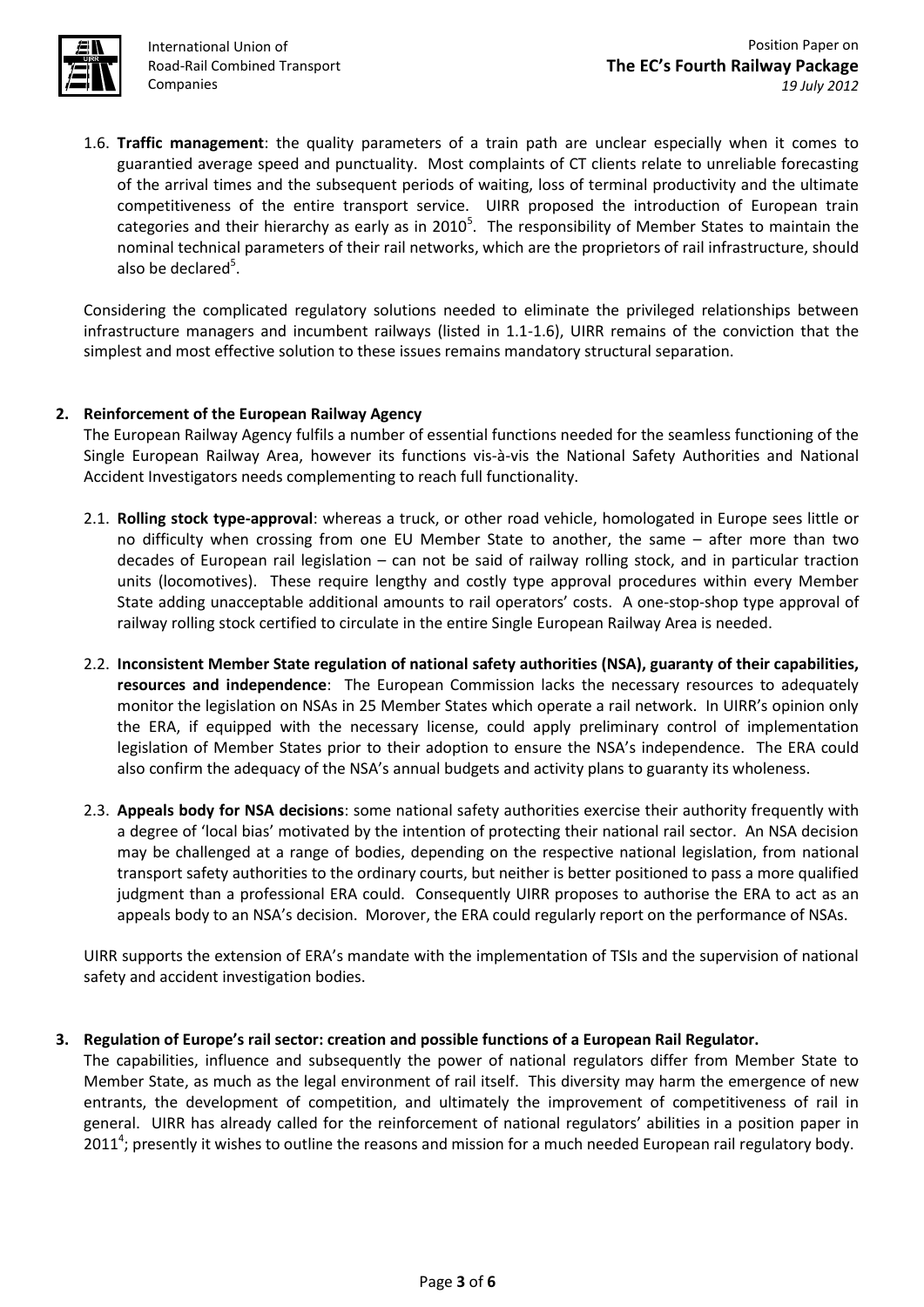

 $\overline{a}$ 

International Union of Road-Rail Combined Transport Companies

- 3.1. **Cross-border issues**: the obligation of Member States to notify the European Commission on the incriminated bilateral agreements is important to eliminate efficiency-undermining government-supported bilateral railway agreements<sup>6</sup>. Among others these agreements result in many more than technologically necessary locomotive and/or driver changes when crossing borders, resulting in longer transit times and an increased likelihood of delays and disturbances. These bilateral railway agreements should be much more closely scrutinised and controlled, for which the European Commission is not adequately prepared (staffed). Since national rail regulatory bodies have no jurisdiction over issues covering another Member State, only a European Regulatory Body could fulfil this task with adequate authority and oversight.
- 3.2. **Inconsistent Member State regulation of national rail regulators, guaranty of their capabilities, resources and independence**: Member State regulations implementing the requirements of Directive 2001/14/EC on national regulatory bodies are highly divergent. The European Commission is lacking the necessary resources to adequately monitor the implementation legislation of 25 Member States which operate a rail network. In UIRR's opinion a European Regulatory Body, with a license to apply preliminary control of implementation legislation of Member States prior to their adoption, could materially contribute towards the national rail regulators' independence.
- 3.3. **Unified supervision to lead to a unified track access charging regime**: implementing the recast European rules – that still allow a wide variety of charge calculation methods – is the only way UIRR sees for a converging methodology of calculation and categorisation of track access charges in Europe, and to harmonise the national regulators' approaches to the issue. A European Regulatory Body could be best positioned to develop studies and argumentation that is to support the national regulators' work in this respect, including guidelines on interpreting the concepts of *market segmentation*, *noise surcharges* and *ERTMS discounts*, etc.
- 3.4. **Inconsistent regulatory procedures by national regulators**: the voluntary collaboration of national regulators should be supplemented by the possibility for them to participate in the general assembly of a European Regulatory Body (much alike to the Member State national bank governors' membership in the assembly of the European Central Bank). Through this mechanism a European Regulator could not only ideally develop common European approaches to common regulatory issues, but also discuss and disseminate these to the national regulators dealing with the daily issues of regulation.
- 3.5. **Time consuming appeals to rulings of national regulators by the courts/judiciary system, which lacks professional knowledge needed to resolve most disputes**: the appeals procedure of decisions by the national regulators are presently received by a range of bodies from national transport authorities to courts of justice; neither is better positioned, in UIRR's opinion, to pass more qualified judgment than a professional European Rail Regulator could. Consequently UIRR proposes to authorise the European Rail Regulator to act as an appeals body to a national regulator's decision.
- 3.6. **Inefficient monitoring of developments in the rail sector**: national rail regulators are charged with drafting and publishing regular reports on the development of the rail sector, and competition within it in particular. These reports however would only be truly useful if someone summarised them into a single European rail sector report, much alike to the European Railway Agency's annual report on rail safety performance. The Rail Market Monitoring Scheme presently operated by the European Commission aims to address this issue but with limited results. A European Rail Regulator could be much better positioned to report on the status of the European rail sector, and the activities of the national regulators within it.

UIRR is of the opinion that the creation of a European Rail Regulator – with the functionality listed in 3.1-3.6 above – would organically complement the Single European Railway Area foreseen by the European Legislator, resulting in the reinforcement and genuine independence of national regulatory bodies.

 $^6$  See Section 5 (Article 14) of the recast of the First Railway Package on "cross-border agreements"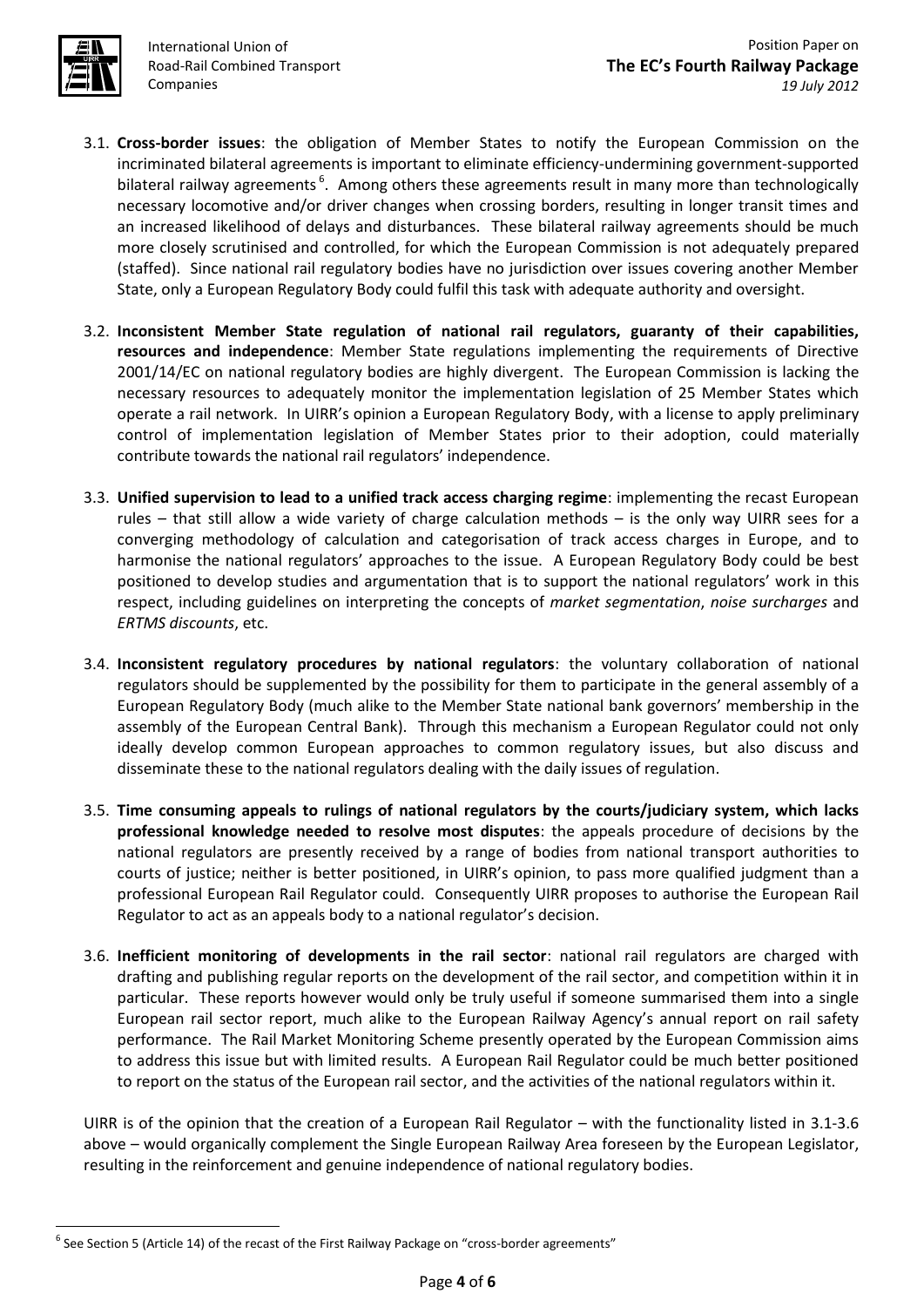

International Union of Road-Rail Combined Transport Companies

## **4. Measures to improve the quality and reliability of railways**

Whereas rail freight may be most competitive over long(er) distances, and therefore these transport-chains – in theory – should be designed to use rail freight from the beginning, this is not the case in several instances (even when rail infrastructure would be available) due to the problems with the quality and reliability of rail freight. Consequently the first choice when designing these types of long(er) distance transport-chains is frequently road, while rail freight (Combined Transport) is only considered if adequate road capacities are not available. The regulatory framework could include measures, which would have a positive effect to enhance the quality and reliability of rail.

- 4.1. **Creation of a European level rail network manager**: a body or entity to coordinate the long(er) term maintenance and/or development plans national infrastructure managers could more effectively ensure that adequate capacity remains available along maintenance sites in every (major) direction and for every user group, or alternatively facilitate the definition of suitable bypass routes well ahead of any potentially disturbing maintenance works. Simultaneously such coordination could guaranty a more homogeneous development of the rail infrastructure network and capacities.
- 4.2. **Discrimination-free access to every transhipment terminal**: whereas transhipment terminals are important elements of the network, the status of such terminals can be quite different from other elements of the rail infrastructure as they are on occasion not owned by public entities, or not operated under a contract with a public entity (the State), while these (private) transhipment terminals may on occasion receive public financing, or other form of public support. Irrespective of the ownership status of terminals, it is UIRR's conviction that discrimination free access should be made possible to any publicfinancing recipient terminal in a transparent way for every Combined Transport operator. This can be easily achieved if terminals are required, as a pre-requisite to obtaining their operating license, to prepare and publish a set of rules on access and applicable charges, in a similar fashion to a (simplified) Network Statement. The existence, contents and execution of such rules should be overseen by the national rail regulators of the respective Member States.
- 4.3. **Inventory of assets managed**: every infrastructure manager should be required to draw up and regularly update such an inventory list containing (i) the nominal or design parameters as stated in the permits permitting the operation of the given infrastructure element such as maximum allowed axle load, rail gauge, maximum allowed track speed and train length etc. and (ii) the actual parameters in comparison with the design parameters as determined by the infrastructure manager; figures at or below the nominal design parameters due to wear-and-tear and/or temporary lack of maintenance.

The multi-annual contract should be defined with a requirement to ensure the predictable closing of the gap between design and actual parameters of the infrastructure network, or maintenance of an acceptably high ratio of punctuality commensurate to the technological reliability potential of rail. Moreover, any deviation between design and actual parameters of infrastructure elements exceeding a declared value (e.g. '10%' or less) should be reflected as a discount factor of the track access charge applicable on the concerned section.

4.4. **Transparency – reporting – requirements to complement performance regimes**: monopolistic activities such as rail infrastructure management are typically heavily regulated and ultimately supervised by political bodies, like ministries. Transparency (the regular reporting of potentially embarrassing quality statistics) can effectively supplement the performance regime prescribed penalties, which are to be paid to operators in case of delays and disturbances. The European legislator should require infrastructure managers to publish on a monthly or quarterly basis the most relevant quality indicators referring to every category of train traffic performed on their network.

It is UIRR's conviction that the requirements proposed above would have a considerable positive effect on railway performance, enhancing the reliability and quality of the service, and thereby materially contribute to enabling the European rail sector to assume the increased transport responsibilities stemming from the modal shift aims of the 2011 Transport White Paper.